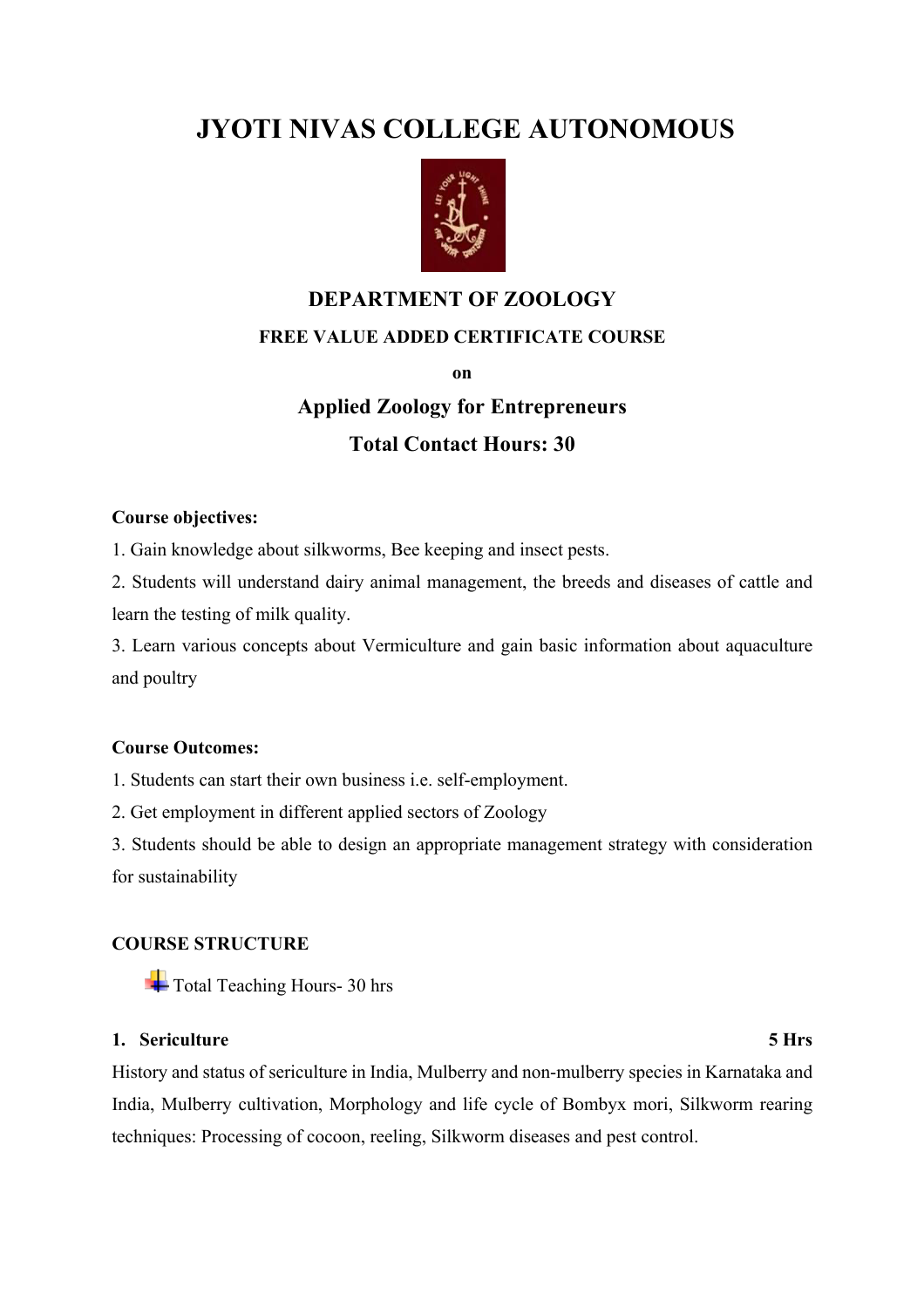### **2. Apiculture 5 Hrs**

Introduction, Species of honey bees in India, life cycle of *Apis indica*, division of labour and communication, Bee keeping as an agro based industry, extraction of honey from the comb and processing, Bee pasturage, honey , bees wax and their uses, pests and diseases of bees and their management

### **3. Pest management 5 Hrs**

Structural organization of an insect, Categories and types of insect pests, Agricultural pests (pests of crops and stored food products), Veterinary insects, Pests of public health importance (Mosquito, House fly, Louse, Bed bugs), urban pests (cockroach), Basics of pest control

### **4. Live Stock Management**: **5 Hrs**

Introduction to common dairy animals. Types, loose housing system and conventional barn system, Establishment of dairy farm and choosing suitable dairy animals- Cattle feeds, milk and milk products. Cattle diseases (briefly)

Poultry: Types of breeds - Indigenous and Exotic, Feed formulations for chickens, Nutritive value of egg and meat, Disease of poultry and control measures.

#### **5. Vermiculture**: **5 Hrs**

Scope of vermiculture, Types of earthworms, Methodology of vermicomposting: containers for culturing, raw materials required, preparation of bed, environmental pre-requisites, feeding, harvesting and storage of vermicompost. Advantages of vermicomposting.

#### **6. Aquaculture**: **5 Hrs**

Introduction, Types of aquaculture: Pond culture; carp culture, shrimp culture, shellfish culture, composite fish culture and pearl culture. Common fishes used for culture.

Construction and maintenance of aquarium - materials used, aquarium plants, ornamental objects, cleaning the aquarium.

Culture of fresh and marine water prawns. Preparation of farm. Preservation and processing of prawn, export of prawn.

#### **Suggested Activities**

- Identification & study of important pests (Mosquitoes, Housefly, Head lice) and house hold Insects (Cockroach, Silver fish, Crickets)
- Field visits to a Sericulture/Apiculture/Horticulture farm and submission of report.
- An aquarium visit can be organized to facilitate students to have first-hand exposure to the functioning of an aquarium shop
- Workshop on Vermicomposting